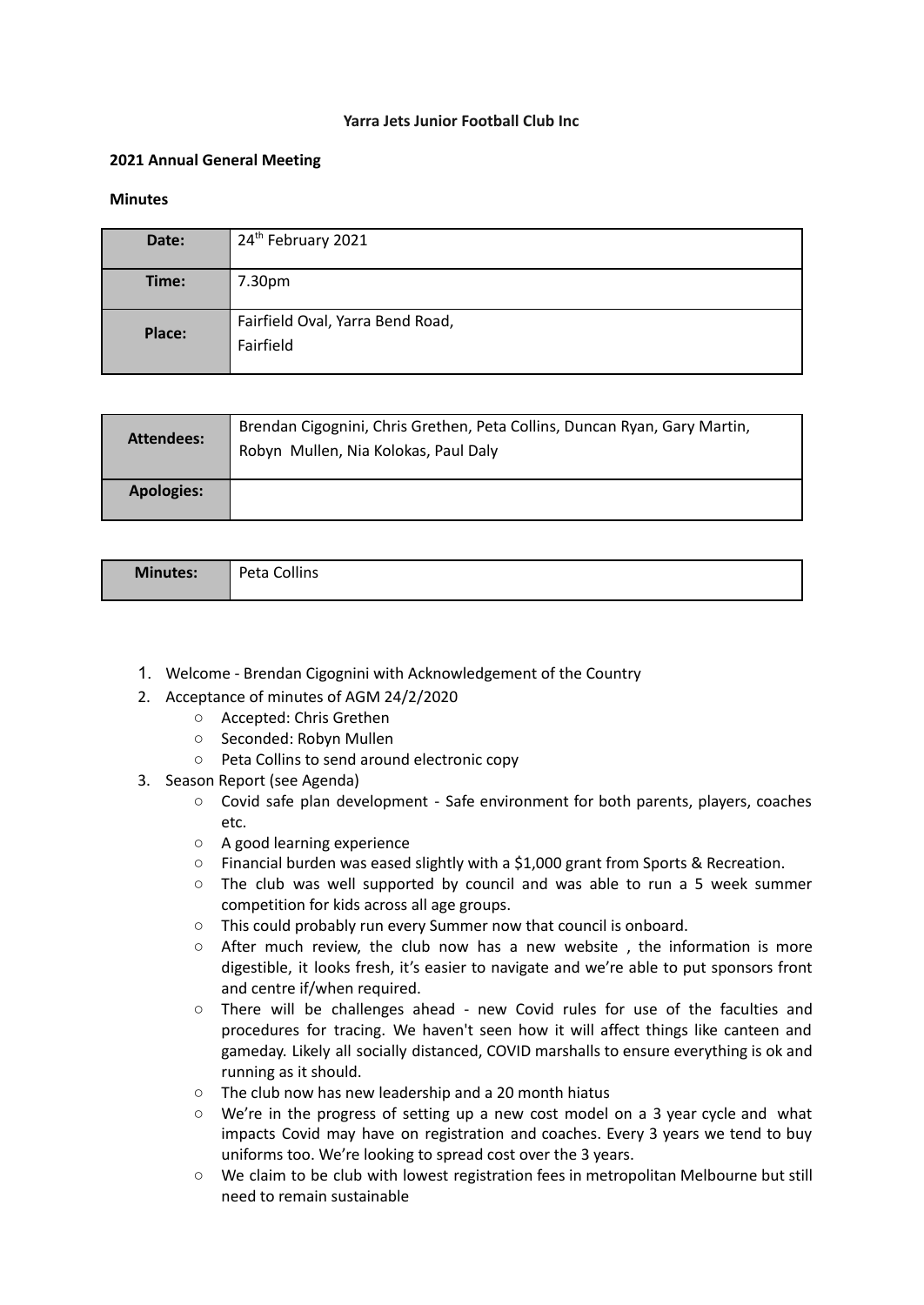- Registration numbers for 2021 looking quite healthy still 8 weeks away team registration happening (2 March). We have a projection to submit to FV ASAP with minimal adjustments post 2 March.
- Start-up costs are a huge amount upfront so running on a budget to start with
- Decentralised model so resources are spread a smarter way of working Roles that don't take up too much time.
- New appointments for key roles for the club.
- Mentoring program for coaches Brendan has lost count of the number of times they were needing more support or just struggling to run sessions. These items sit under the TD role. For example there was a young member who had been assisting with coaching for a few years but now feels unequipped to continue. It would be good to support him and keep him going. There are a few U16's who are interested but how do we support them?
- Player Engagement A number of age groups work in silos and we don't see many juniors stay and support seniors. It would be good to see the seniors also interacting with juniors too.
- Yarra Jets has always shared these facilities with Fitzroy FC (FFC). FFC are relocating to Richmond, there is a bit of confusion about what that means. Nonetheless, the move by FFC has resulted in a quick injection of registrations
- Registration is currently at about 460 and we're still to get about 118 players from 2019 but not yet registered for 2021. Chris Gethen has factored in a 70% return rate, there could be a few teams missing and we're note sure if they will fill based on current numbers.
- U19 girls possibly play for Senior womens (4 of)
- We've applied for 100% use of Fairfeild but no confirmation as yet. Mon -Fri Sat morning and Sunday. Dedicated venues every week would build a community hub and present new opportunities
- $\circ$  Club players and coaching philosophy to be finalised so everyone understands what this club is about and the impact it has on the community. Paramount will be supporting players and parents.
- 4. Report for Finances 2020 Peta Collins
	- See attachment
	- Upcoming expenses:
		- i. Mitali Ross will be ordering more uniform
		- ii. Tommie Conway will require a few more purchases of equipment
		- iii. Cleaning bill will likely double because of Covid
	- Rotary to run canteen maybe every week.
	- Covid consideration: 15 teams each week should keep under 500 people = less documented and less work with Sports & Recreation.
		- i. Gala Day if more than 500 people then more paperwork.
- 5. Confirmation of existing committee members:
	- Acting President Brendan Cigognini
	- Head of Finance & Governance Peta Collins
	- Senior Men Committee Representative Chris smith
	- Senior Women Committee Representative TBC
	- Junior Coordinator Chris Gethen
	- Mini Roos Coordinator Brendan Cigognini
	- Registrar Mark Wilson
	- Fixturing officer Robyn Mullen
	- Football Assets manager Tommy Conway
- 6. Committee Nominations 2021: